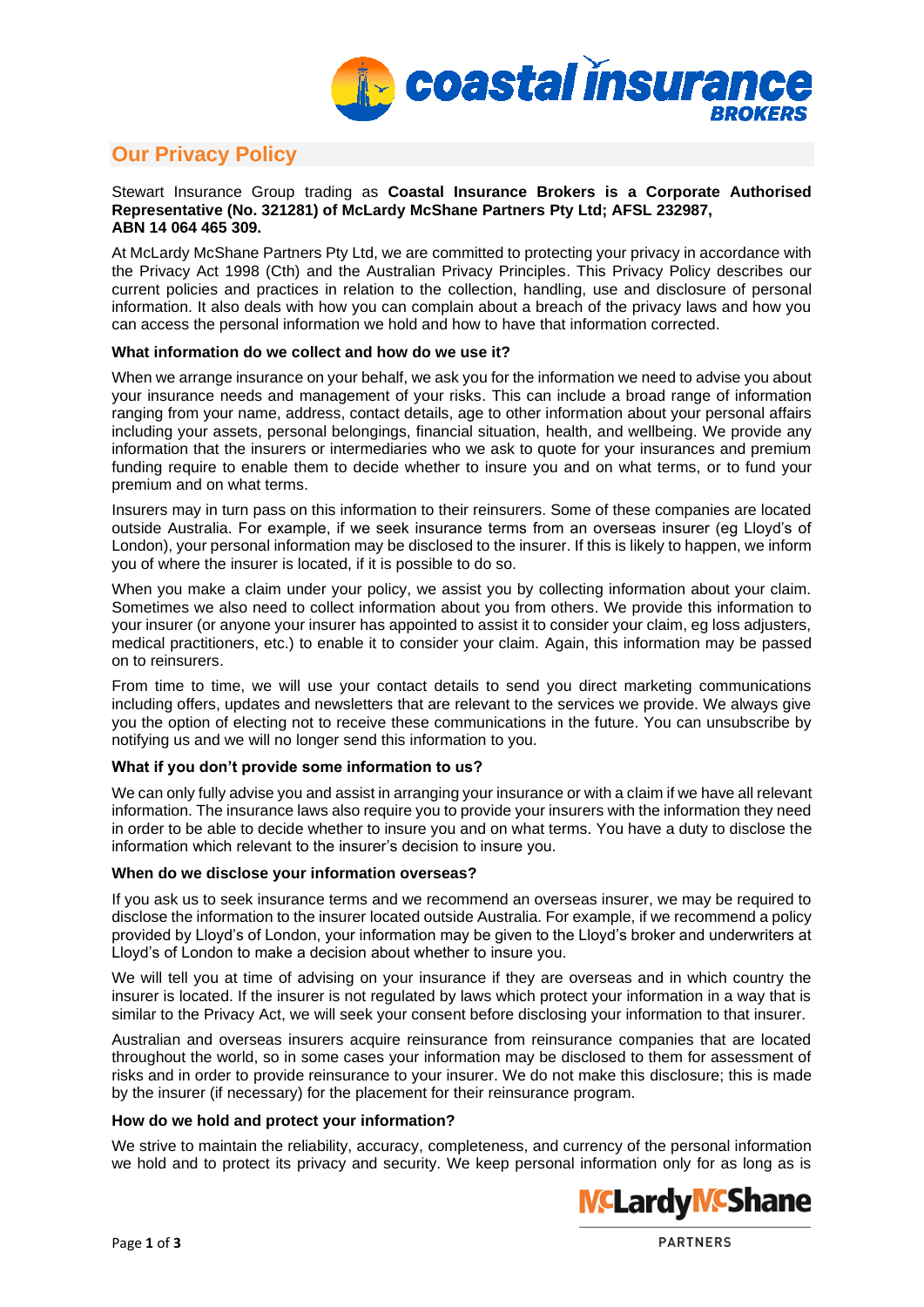

reasonably necessary for the purpose for which it was collected or to comply with any applicable legal or ethical reporting or document retention requirements.

We hold the information we collect from you initially in a working file, which when completed is electronically imaged and stored, after which any paper is destroyed in our onsite shredder. In some cases, your file is archived and sent to an external data storage provider for a period of time. We only use storage providers located in Australia who are also regulated by the Privacy Act.

We ensure that your information is safe by protecting it from unauthorised access, modification, and disclosure. We maintain physical security over our paper and electronic data and premises, by using locks and security systems. We also maintain computer and network security; for example, we use firewalls (security measures for the Internet) and other security systems such as user identifiers and passwords to control access to computer systems where your information is stored.

## **Will we disclose the information we collect to anyone?**

We do not sell, trade, or rent your personal information to others.

We may need to provide your information to contractors who supply services to us, eg to handle mailings on our behalf, external data storage providers or to other companies in the event of a corporate sale, merger, re-organisation, dissolution or similar event. However, we will take reasonable measures to ensure that they protect your information as required under the Privacy Act.

We may provide your information to others if we are required to do so by law, you consent to the disclosure or under some unusual other circumstances which the Privacy Act permits.

## **How can you check, update, or change the information we are holding?**

Upon receipt of your written request and enough information to allow us to identify the information, we will disclose to you the personal information we hold about you. We will also correct, amend, or delete any personal information that we agree is inaccurate, irrelevant, out of date or incomplete.

If you wish to access or correct your personal information please write to Meg Long, Privacy Officer, Level 3, Building 7, Botanicca Corporate Park, 570-588 Swan Street, Richmond VIC 3121.

We do not charge for receiving a request for access to personal information or for complying with a correction request. Where the information requested is not a straightforward issue and will involve a considerable amount of time, then a charge will need to be confirmed for responding to the request for the information.

In some limited cases, we may need to refuse access to your information, or refuse a request for correction. We will advise you as soon as possible after your request if this is the case and the reasons for our refusal.

#### **What happens if you want to complain?**

If you have concerns about whether we have complied with the Privacy Act or this privacy Policy when collecting or handling your personal information, please write to Meg Long, Privacy Officer, Level 3, Building 7, Botanicca Corporate Park, 570-588 Swan Street, Richmond VIC 3121.

Your complaint will be considered by us through our Internal Complaints Resolution process. We will acknowledge your complaint within 24 hours, and we will respond with a decision within 30 days of you making the complaint. If we need to investigate your complaint and require further time, we will work with you to agree to an appropriate timeframe to investigate. We will provide you with information concerning referring your complaint to the Australian Financial Complaints Authority if we cannot resolve your complaint.

#### **Your consent**

By asking us to assist with your insurance needs, you consent to the collection and use of the information you have provided to us for the purposes described above.

# **Website information and content.**

The information provided on this website does not cover all aspects of the law on the relevant subject matter. Professional advice should be sought before any action is taken based upon the matters described and discussed on this site.



**PARTNERS**